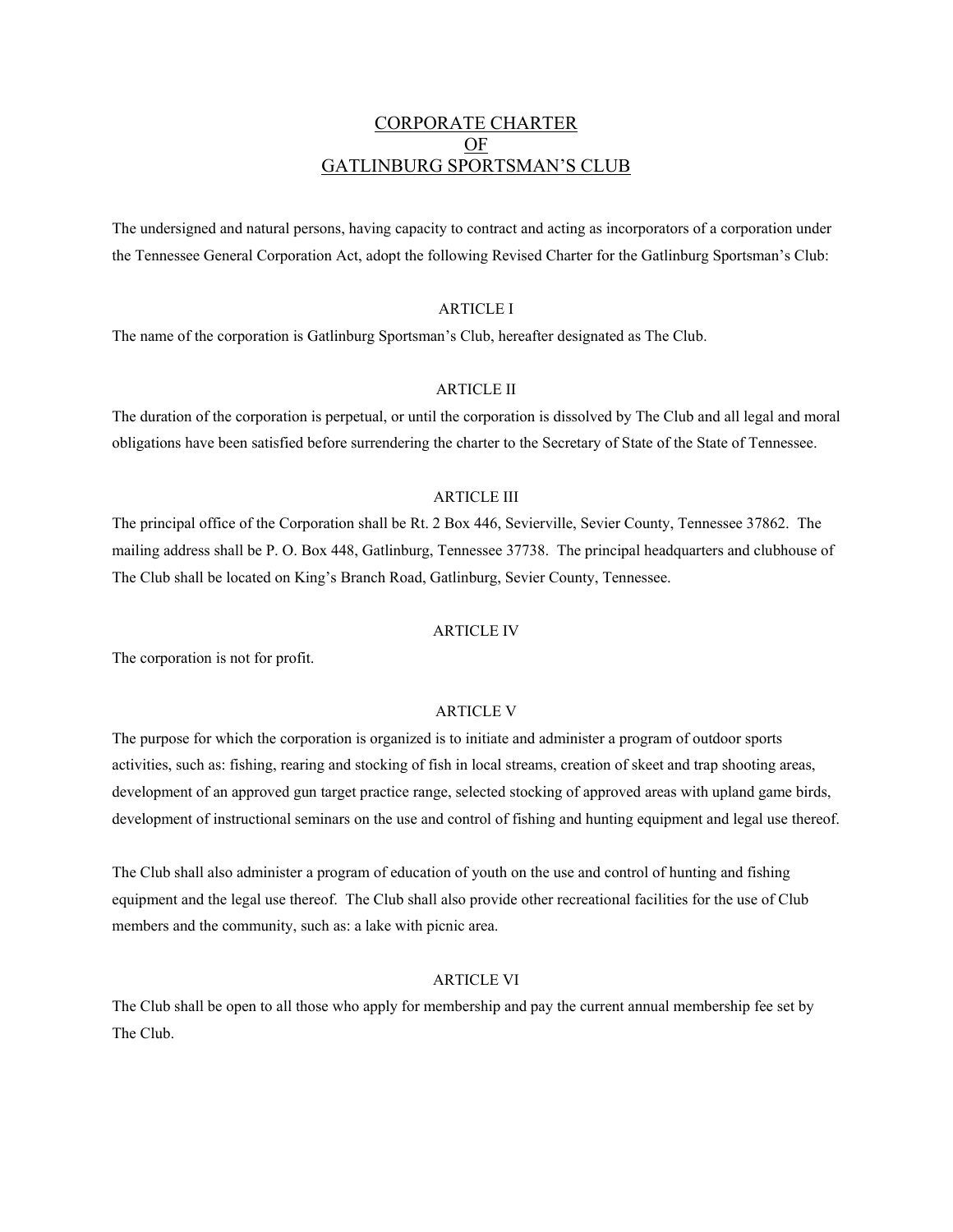## ARTICLE VII

The corporation shall not have or issue shares and no dividends shall be paid. No part of the income or profits shall be distributed to its directors or officers.

#### ARTICLE VIII

The principle powers of the said corporation shall be to receive moneys, securities, properties and all other negotiable assets to pursue the provisions in Article V of this document. The corporation shall have power to authorize the use, investment and expenditure of such assets as may be available to it.

### ARTICLE IX

No part of the net earnings of the corporation shall accrue to the benefit of any private individual whomsoever, and no substantial part of the activities of the corporation shall be the carrying on of propaganda, or an effort to influence legislation, and it shall not participate nor intervene in any political campaign on behalf of any candidate for office, either by contributions, statements or the distribution of such. The corporation shall be empowered and authorized to pay reasonable compensation for service rendered and to make payments and/or distributions in furtherance of the purposes herein set forth. The corporation shall be organized and operated as required under all appropriate Internal Revenue Laws and Regulations for and applying to exempt corporations.

#### ARTICLE X

Upon the dissolution of the corporation, the Board of Trustees shall, after paying or making provision for the payment of all of the liabilities of the corporation, dispose of all of the assets of the corporation exclusively for the purpose of the corporation in such manner, or to such organization or organizations organized and operated exclusively for charitable, educational, religious or scientific purposes as shall at the time qualify as an exempt organization or organizations under section 501 (c)(3) of the Internal Revenue Code of 1954 (or the corresponding provisions of any future United States Internal Revenue Law), as the Board of Trustees shall determine.

#### ARTICLE XI

The means, assets, income or other property of the corporation shall not be employed, directly or indirectly, for any other purpose whatsoever than to accomplish the legitimate objectives of its creation, and by no indication shall it engage in any kind of trading operation, nor hold any more real estate than is necessary for the legitimate purposes.

### ARTICLE XII

The corporation shall establish by-laws and make all rules and regulations deemed expedient for the management of corporate affairs.